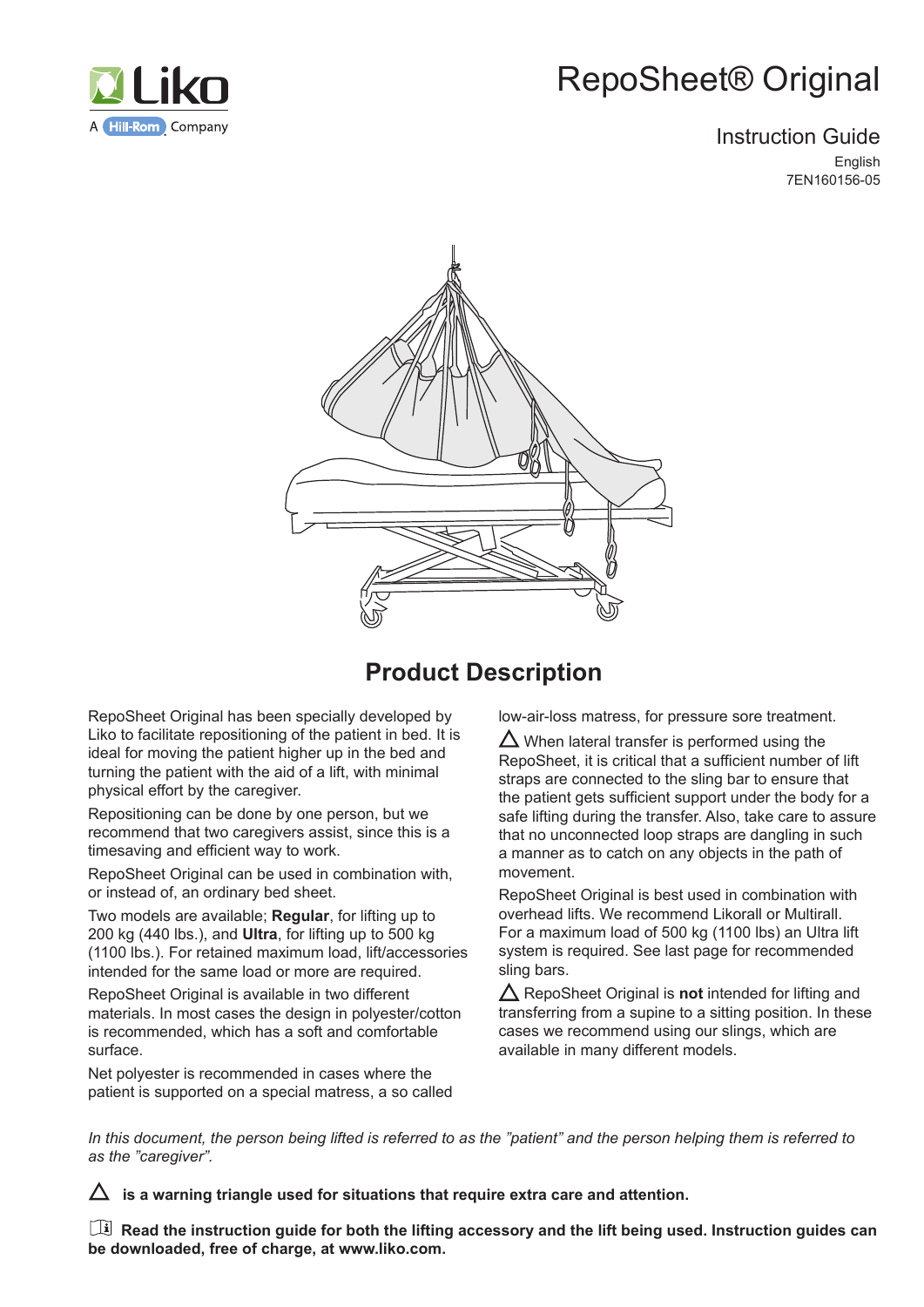# **Safety Instructions**

### $\Delta$  Keep the Following in Mind:

- A responsible person within your organization should decide on a case-by-case basis whether one or more caregivers are needed.
- Plan the transfer operation carefully to make it as safe and smooth as possible.
- Before lifting, check that the lifting accessory hangs vertically and can move freely.
- Although Liko's sling bars are equipped with latches, particular care should be taken: Before the patient is lifted from the underlying surface, but after the straps have been fully extended, make sure the straps are properly hooked to the sling bar.
- Never lift a patient higher off the underlying surface than is needed to complete the lifting and transfer procedure.
- Never leave a patient unattended during a lifting situation.
- Make sure the wheels on the bed are locked during operation. This is especially important when turning the patient.
- Use bed rails when turning the patient, especially if only one caregiver is performing the operation.
- Make sure that the RepoSheet's unconnected strap loops do not become stuck, for example, in the bed during use.
- During transfers, the caregivers should hold on to the sling bar and/or support the patient from underneath. Avoid pulling the lift straps as that can damage the RepoSheet.
- Always work ergonomically.

### **IMPORTANT!**

Moving a patient always involves a certain amount of risk, therefore, you should study the instruction guide for both the lift and lifting accessories before use. It is important that you clearly understand the contents of the instruction guide. Only personnel, who are trained in the product's use, should use the equipment. Ensure that the lifting accessories are suitable for the lift used. Observe caution and care during use. As a caregiver, you are always responsible for the patient's safety. You must ensure you assess and are informed of the patient's ability to handle the move/transfer. If there is something you are unclear about, contact the manufacturer or the supplier.

#### **Maximum Load**

Different maximum allowable loads may apply to different products in the assembled lift system: rail system, lift unit, sling bar, sling and other accessories. For the total lift system, the lowest max. allowable load indicated for the respective product in the system applies.

#### **Care and Maintenance**

Inspect RepoSheet regularly, especially after it has been washed. Pay particular attention to wear and damage to seams, fabric, lift straps and loop straps. Do not use damaged products.

If there is something you are unclear about, contact the manufacturer or the supplier.

**Washing instructions:** see RepoSheet's product label.

#### **Expected Life Time**

The product has an expected life time of 2 years during normal use. Life time varies depending on fabric, use frequency, washing procedure, and weight carried.

#### **Periodic Inspection**

The product must be inspected at least once every 6 months. More frequent inspections might be required if the product is used or washed more often than normal. See Liko's protocol Periodic Inspection for the respective product.



RepoSheet Original has been tested by an accredited testing institute and complies with all requirements for MDD Class I products and the harmonized EN ISO 10535:2006 standard.

#### **Design and Quality by Liko in Sweden**

Liko's products undergo continuous development, which is why we reserve the right to make product changes without prior notice. Contact your Liko/Hill-Rom representative for advice and information about product upgrades.

Liko is quality certified according to ISO 9001 and its equivalence for the medical device industry, ISO 13485. Liko is also certified according to environmental standard ISO 14001.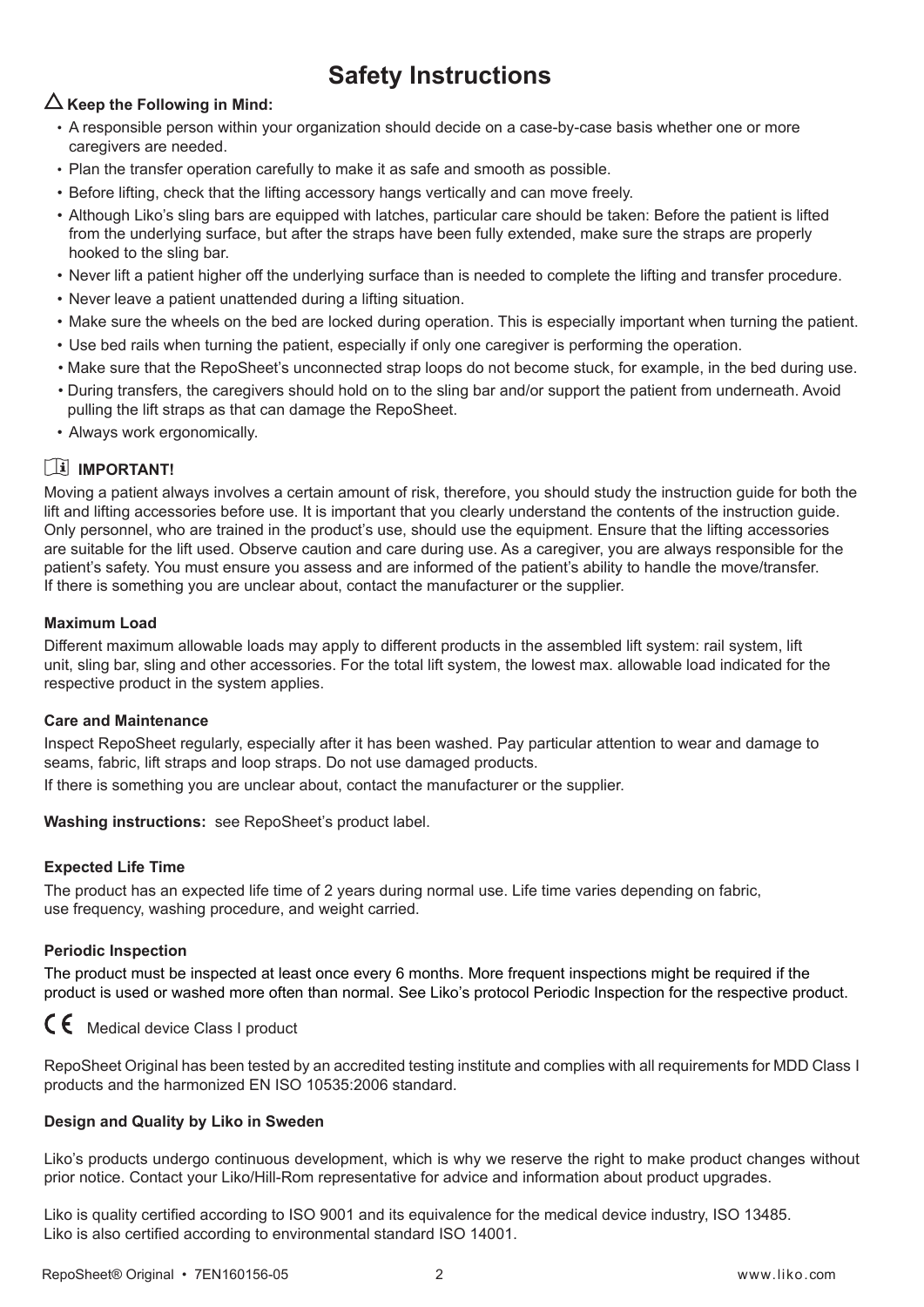### **Definitions**



### **Procedure**

The first time RepoSheet Original is placed on the bed, it is easiest if the patient is first lifted up from the bed in a sling, for example, Liko Soft Original HighBack Sling, Mod. 26. RepoSheet Original can be used on its own or in combination with an ordinary bed sheet. All lift straps are equipped with three loops on each end. In most cases, we recommend that the outer loop straps be hooked to the sling bar. The inner loop straps are, if necessary, used if lifting height is restricted, or when repositioning the patient to a slightly reclined (not fully recumbent) position. All steps of the operation can be performed with lift straps hooked directly to the sling bar.

In some cases, especially when you want the patient to remain as horizontal as possible during the lift, it may be better, instead, to use SideBars and distribute the loop straps on the SideBar hooks (though not during the turning operation, when load is only applied to loop straps on one side of the RepoSheet).

 $\triangle$  During use, be careful not to let the RepoSheet's "free" loop straps catch, for example, on the bed. During repositioning, the caregivers should hold on to the sling bar and/or support the patient from underneath. Avoid pulling on the lift straps, since this places unnecessary strain on the Repo-Sheet.



### **Bed Application**

Place the upper edge of the sheet even with the head of the bed. The longer end of the RepoSheet should be at the foot of the bed. The patient's pillow should be placed under the patient's head (i.e., on top of the RepoSheet). One placement of RepoSheet Original is good for about 3-5 repositionings before it is time for re-bedding.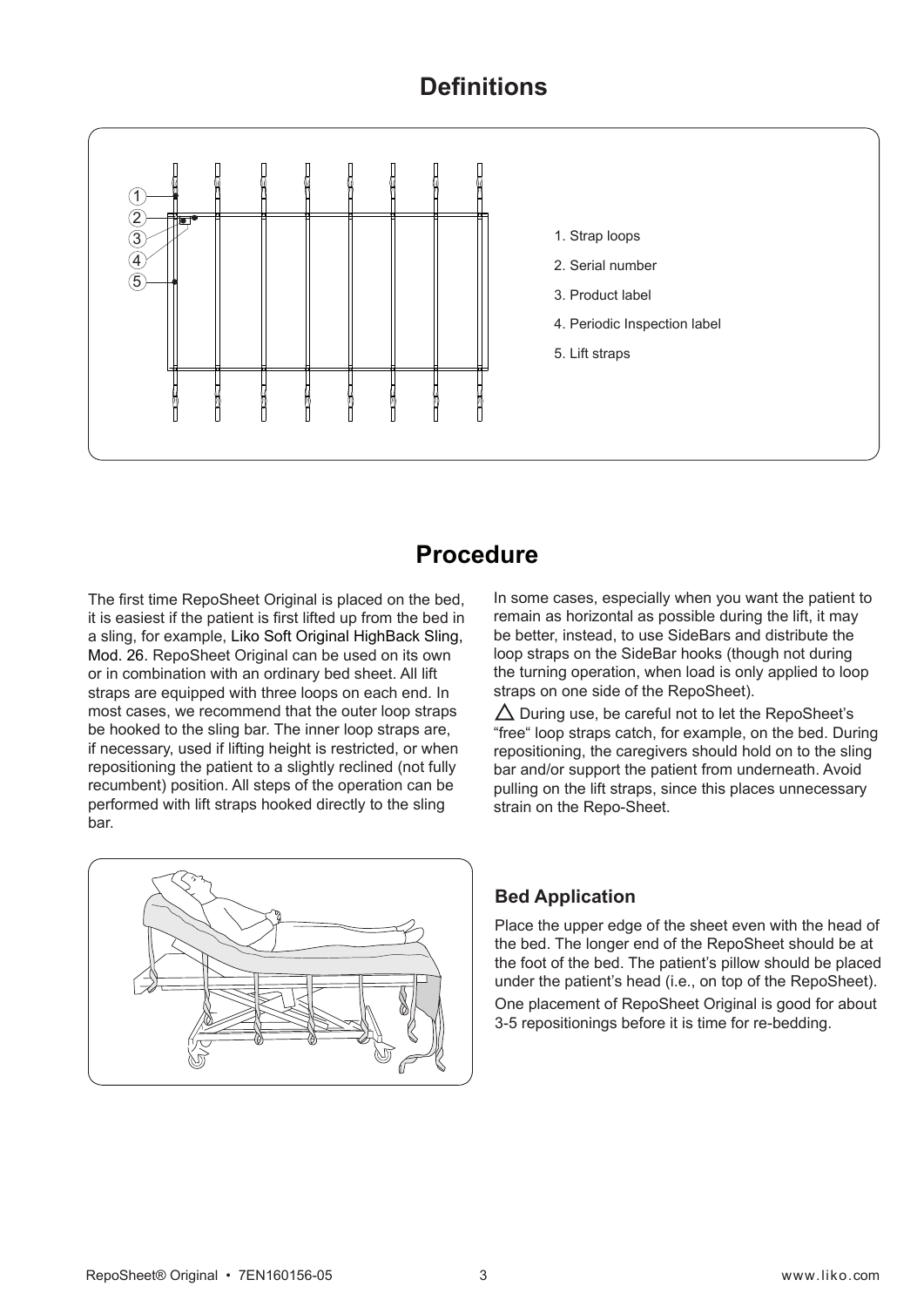# **Lifting the Patient Higher Up in Bed**



Hook the loop straps to the sling bar hooks on the respective sides (see the small illustrations). The lift straps are different colours to enable correct matching of lift straps pair-wise. Use the lift straps that lift the head and all of the lift straps that lift the body, as far down as the knees (normally 4-5 pairs of straps).

 $\Delta$  Lifting with lift straps below the knees may cause over-extension of the knee-joints. When it also is necessary to lift under the calves, e.g., when lifting from one bed to another, particular care must be taken not to cause over-extension of the knee-joints.

Lift up until the patient's body clears the mattress and can be moved up to the desired position. During repositioning, the caregivers should hold on to the sling bar and/or support the patient from underneath. **Do not pull the lift straps!** Lower the lift, disconnect and smooth out the RepoSheet.

One placement of RepoSheet Original is good for about 3-5 repositionings before it is time for re-bedding.

# **Turning the Patient in Bed**

One person can turn the patient in the bed, but we recommend that two caregivers assist, since this is a timesaving and efficient way of working.

 $\triangle$  When turning the patient, use of bed rails is recommended, especially if only one caregiver is performing the operation.

#### **Preparations for turning:** Turning:



1. Connect the required number of lift straps according to earlier description above. Lift the patient free of the bed.



2. Move the patient to one side of the bed, and then lower to the mattress.



1. Disconnect the loop straps from the side nearest the centre of the bed. If SideBars have been used in the first stage, disconnect them and distribute the lift straps on the sling bar when it is hanging parallel with the bed.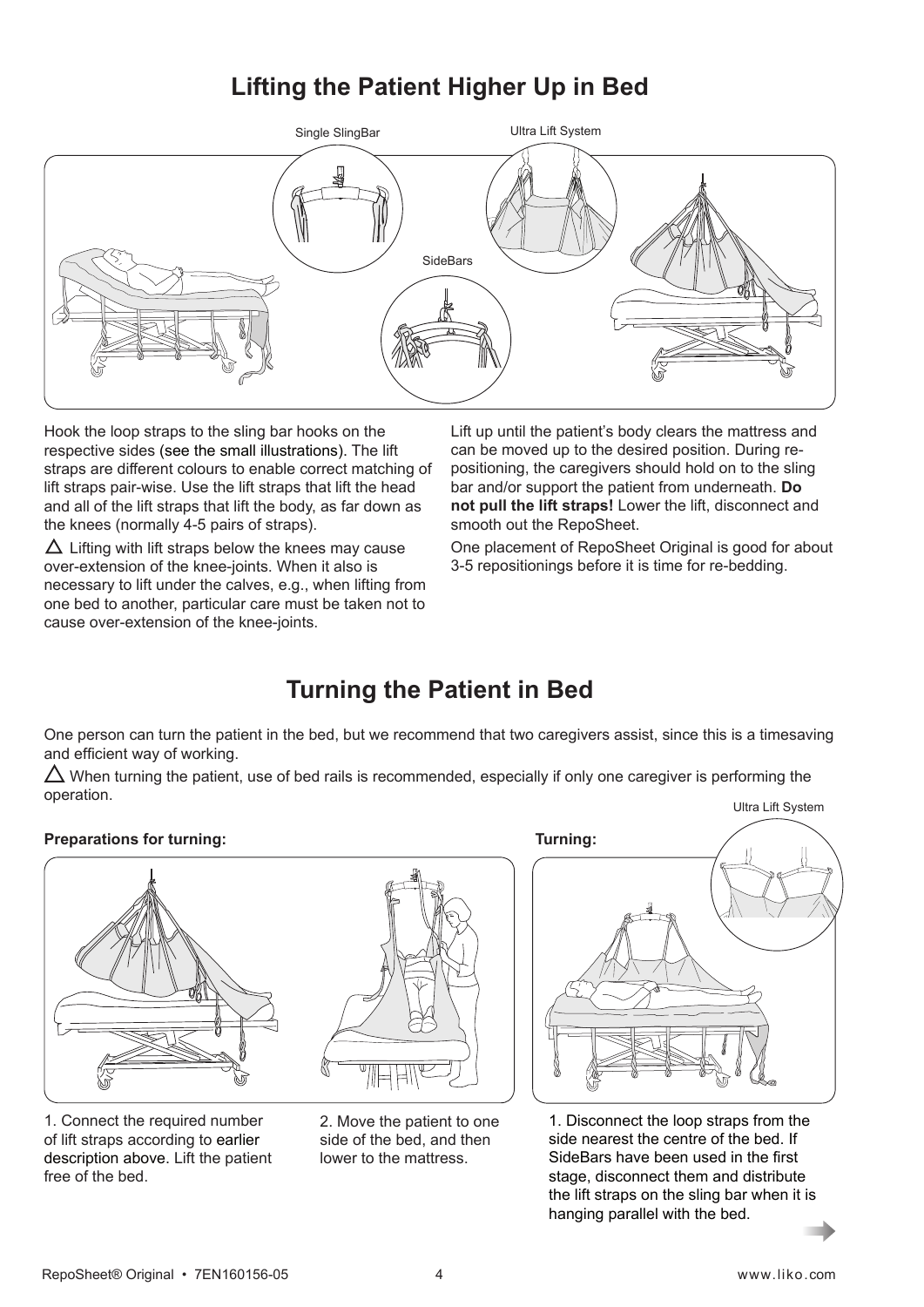

2. Position the patient to make turning easier: arms at sides, one leg over the other.

 $\Delta$  Lift carefully, so that the patient is turned to one side with the help of the lift, but without turning all the way over.

3. Help the patient to achieve a comfortable posture, e.g., placing pillows for support (behind the back, between the knees, under the head). Lower the sling bar and disconnect the loop straps. Smooth out the sheets.

When moving the patient from side to back, perform the steps in the reverse order: remove pillows, lower the lift, connect the loop straps, lift up and re-position the patient in the middle of the bed, etc.

# **Changing the RepoSheet**

The easiest way to change the RepoSheet is to lift the patient up in one sheet while at the same time applying a new one. After lowering, the first sheet can be removed when the patient is turned to one side, preferably with the help of the new RepoSheet and the lift.

If RepoSheet Original is used for moving the patient higher up in bed, it is practical to have two or more sheets that you can use to alternate.

# **Overview, RepoSheet Original**

| <b>Product</b>            | Model   | <b>Material</b>  | Prod. No. | <b>Size</b>               | Maximum load <sup>1</sup> |
|---------------------------|---------|------------------|-----------|---------------------------|---------------------------|
| <b>RepoSheet Original</b> | Regular | Polyester/Cotton | 3687701   | 135x255 cm (53x100 inch.) | 200 kg (440 lbs.)         |
| <b>RepoSheet Original</b> | Regular | Net polyester    | 3687301   | 135x255 cm (53x100 inch.) | 200 kg (440 lbs.)         |
| <b>RepoSheet Original</b> | Ultra   | Polyester/Cotton | 3687702   | 145x255 cm (57x100 inch.) | 500 kg (1100 lbs.)        |
| <b>RepoSheet Original</b> | Ultra   | Net polyester    | 3687302   | 145x255 cm (57x100 inch.) | 500 kg (1100 lbs.)        |

<sup>1</sup> For retained maximum load, lift/accessories intended for the same load or more are required.

| <b>Material:</b>    | Prod. No. 3687701-2: Fabric: 65% Polyester, 35% Cotton. Straps: 100% Polyester.      |
|---------------------|--------------------------------------------------------------------------------------|
|                     | Prod. No. 3687301-2: Fabric: 100 % Polyester High Tenacity. Straps: 100 % Polyester. |
| <b>Accessories:</b> | 3156079 - Universal SideBars, pair                                                   |